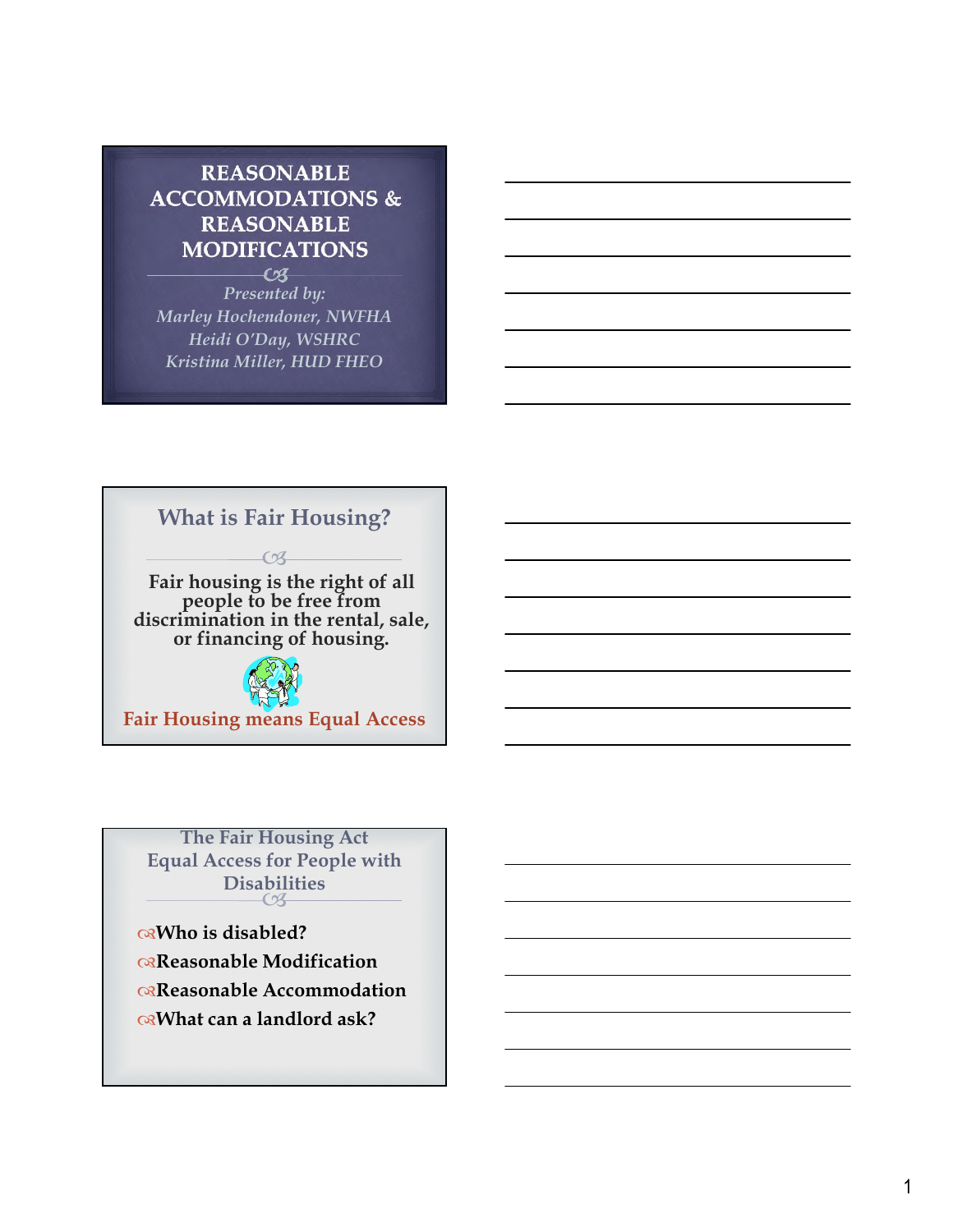



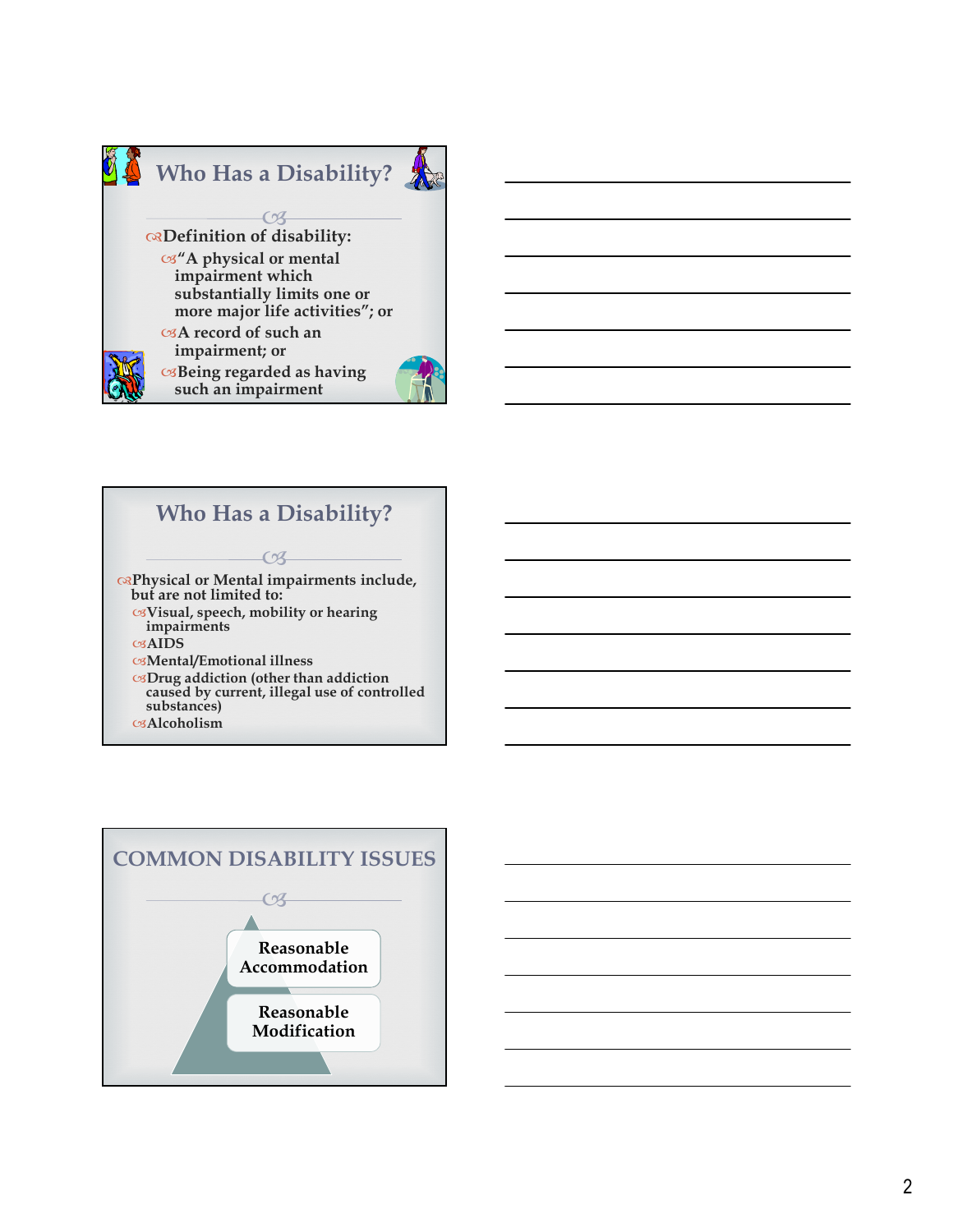

**equal access and equal opportunity to use and enjoy a dwelling and common/public use areas**



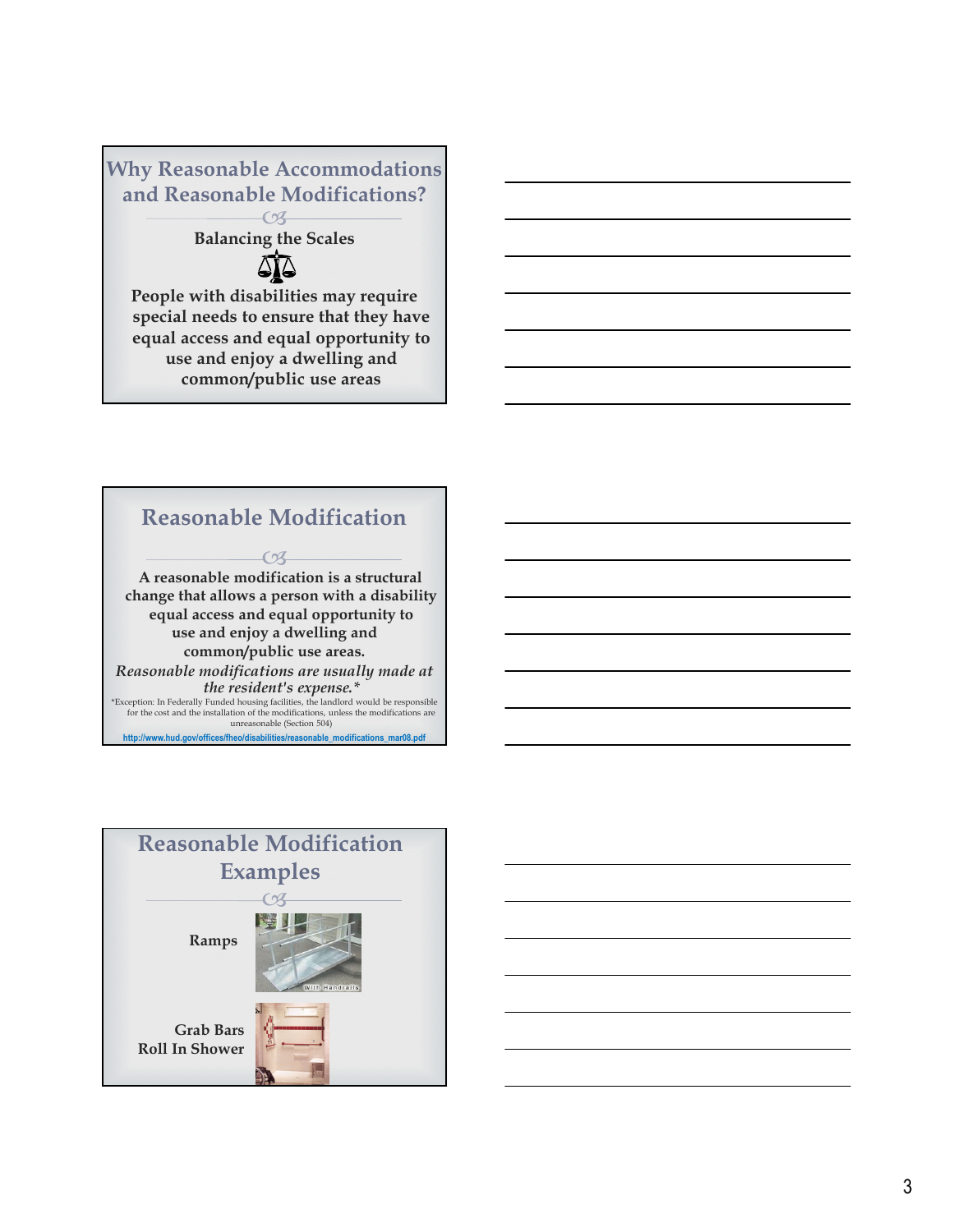## $CZ$ **Reasonable Accommodation A reasonable accommodation is a change in rules, policies, practices, or services that allows a person with a disability equal access and equal opportunity to use and enjoy a dwelling and common/public use areas.**

**http://www.hud.gov/offices/fheo/library/huddojstatement.pdf**





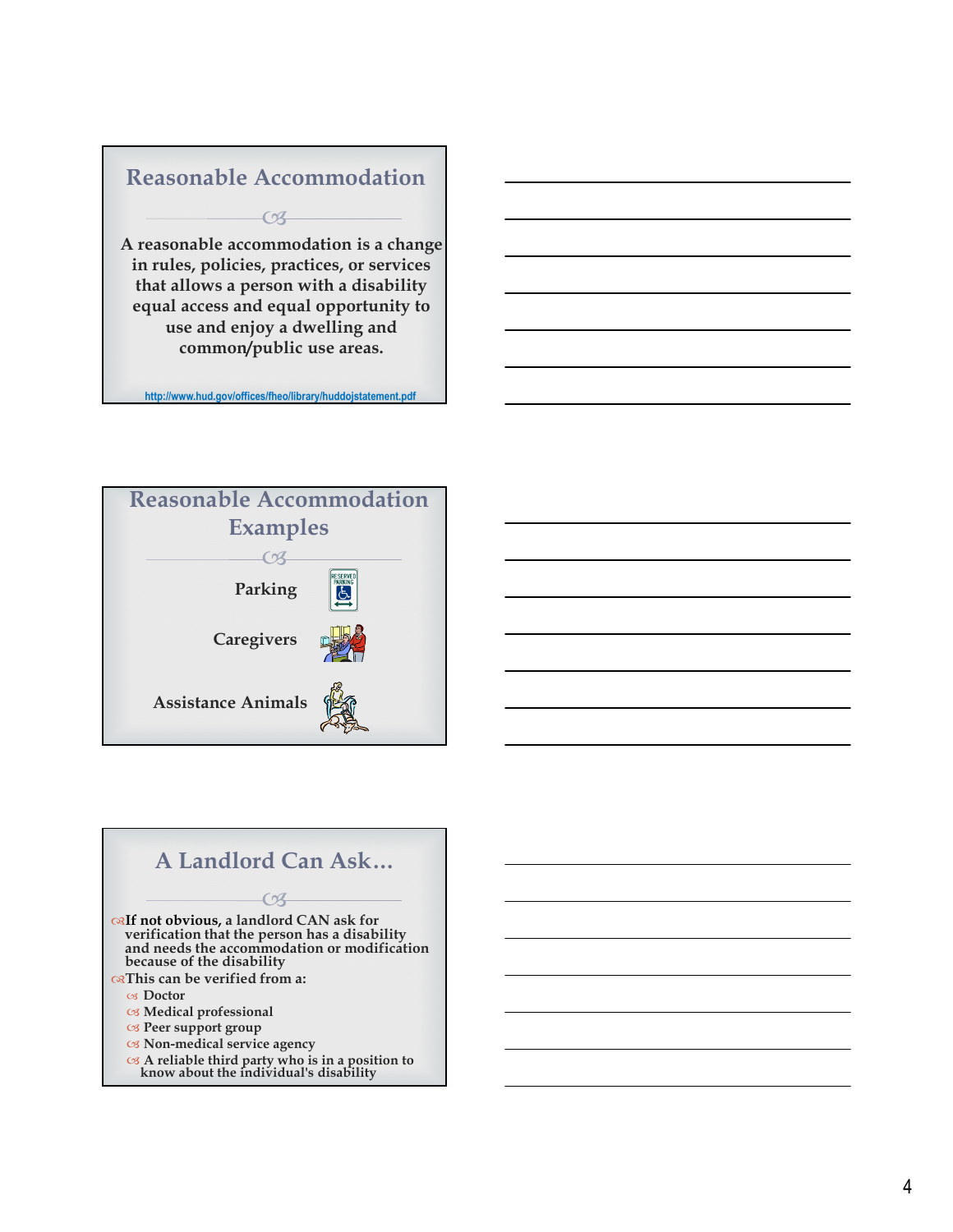## **Other Allowable questions**

 $CZ$ 

**Can you pay the rent?** 

**Do you have rental references?**

**Will you comply with the rules?** 

**Are you currently using illegal drugs?**

**If your housing is designed or designated for people with disabilities, you can ask every applicant if he or she qualifies for the housing.**

## **A Landlord CANNOT ask** …

 $O<sub>4</sub>$ 

**What is the nature and severity of your disability? Do you take medication? How severe is your disability?**

**Why are you getting SSI?** 

- **Can I see your medical records?**
- **Have you ever been hospitalized?**

## **When Must a Reasonable Accommodation Request Be Granted**

 $\overline{\mathcal{C}}$ 

**The person has a disability**

**There is a nexus between the disability and the accommodation It is reasonable.**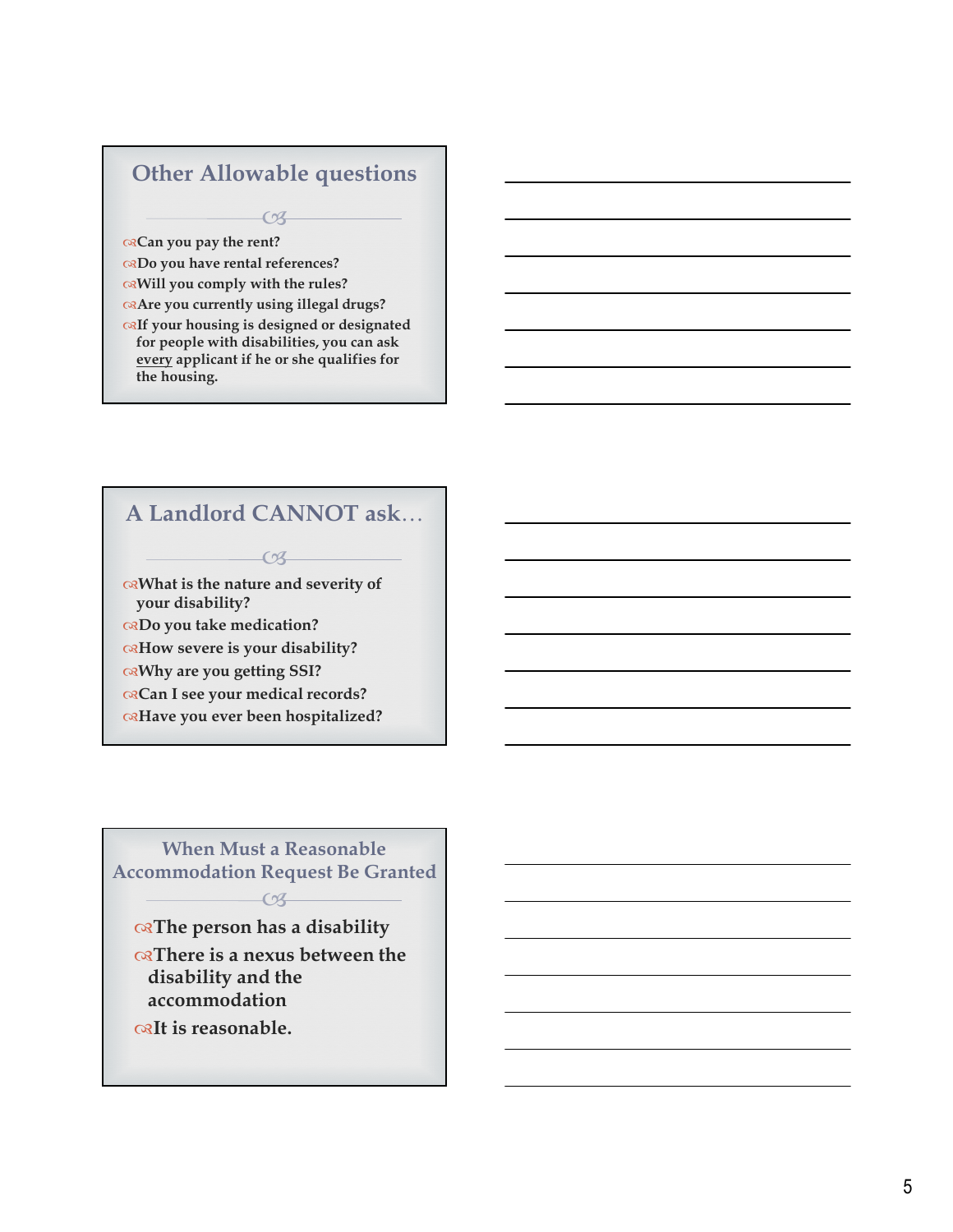





# **Fundamental Alteration**

 $CZ$ 

**Evaluate whether you are being asked to provide a service not normally provided in your business Examples: Distributing Medications? Providing Care Giver Services?**

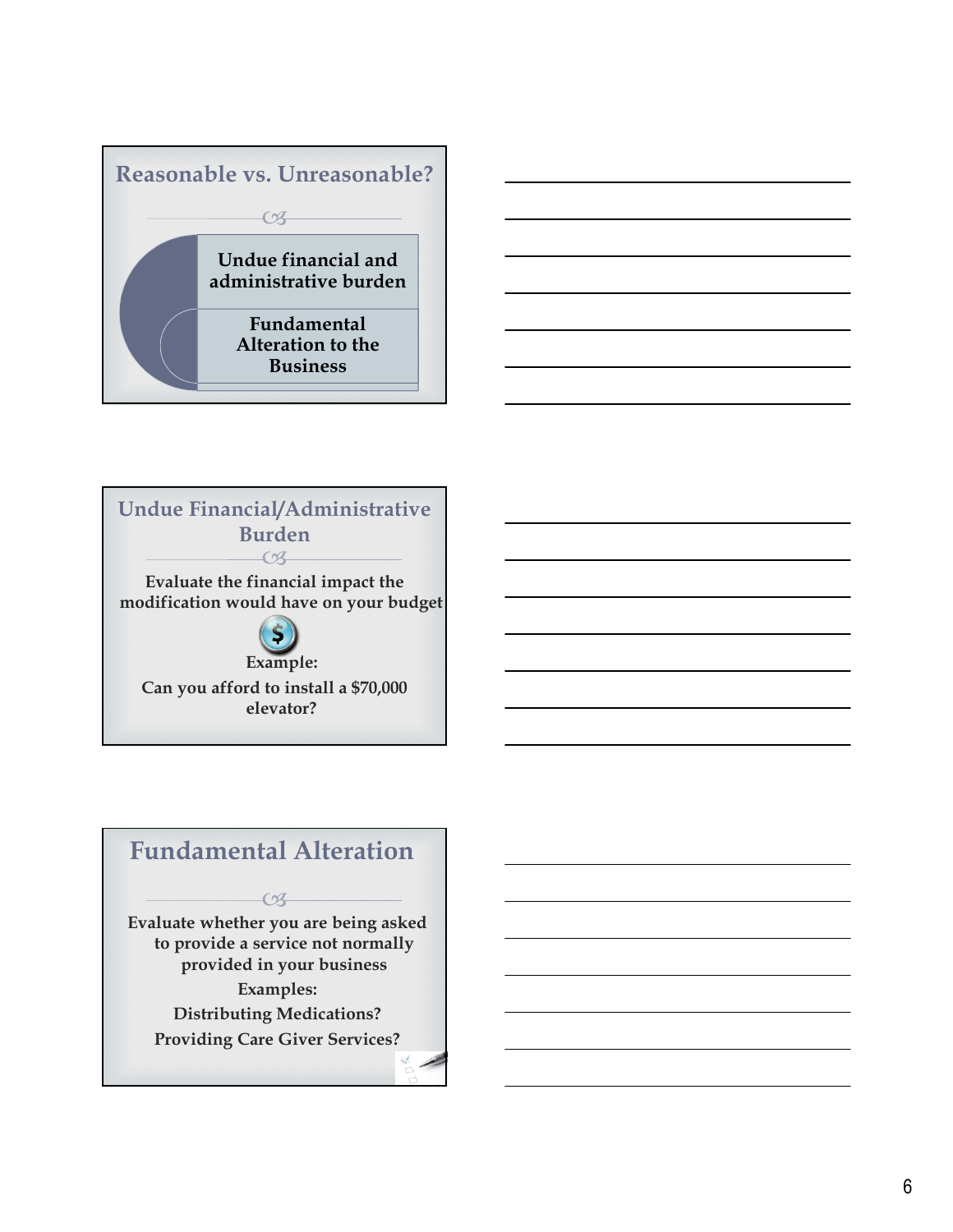



Reasonable Accommodations

> $-\infty$ **LOCALLY**

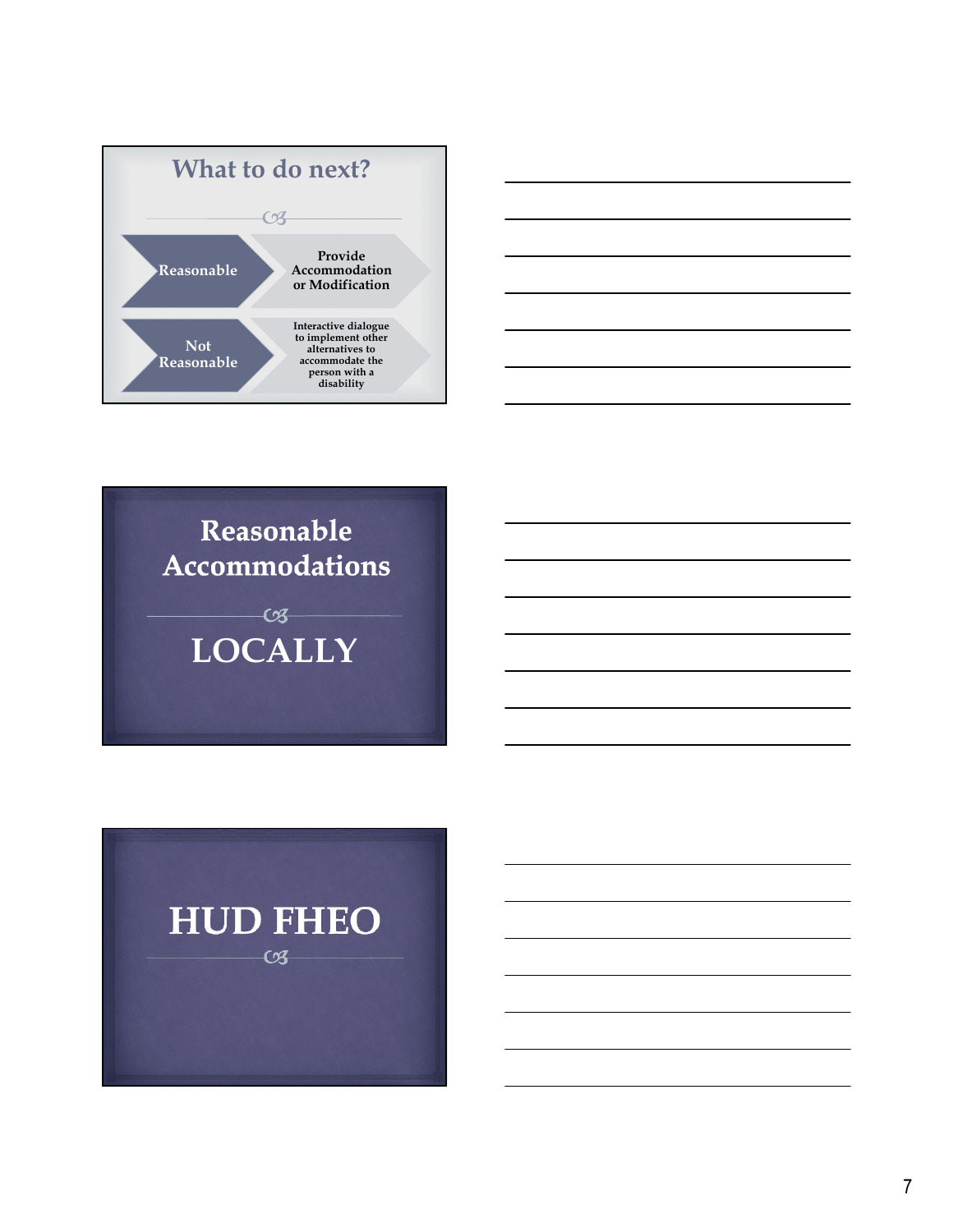

 $\epsilon$ **Types of Reasonable Accommodations (RAs) Eastern/Central Washington and Northern Idaho RA request from tenant with disability-Carport parking closer to unit Landlord response - assigned carport parking that tenant's vehicle did not fit in RA request from tenant with disability-Let out** 

**of lease Landlord response-charged tenant** 

**remainder of lease**

**Denial of companion animal in an advertisement**

#### $\epsilon$ **Types of Reasonable Accommodations (RAs) Eastern/Central Washington and Northern Idaho**

**RA request from tenant with disability–Need assistance animal** 

**Landlord response in one case-charged pet deposit for emotional support assistance animal**

**Landlord response in a second case-steered the person with disability who had the assistance animal to the particular building where "pets" are allowed**

**Landlord response in a third case-animal must be trained/certified**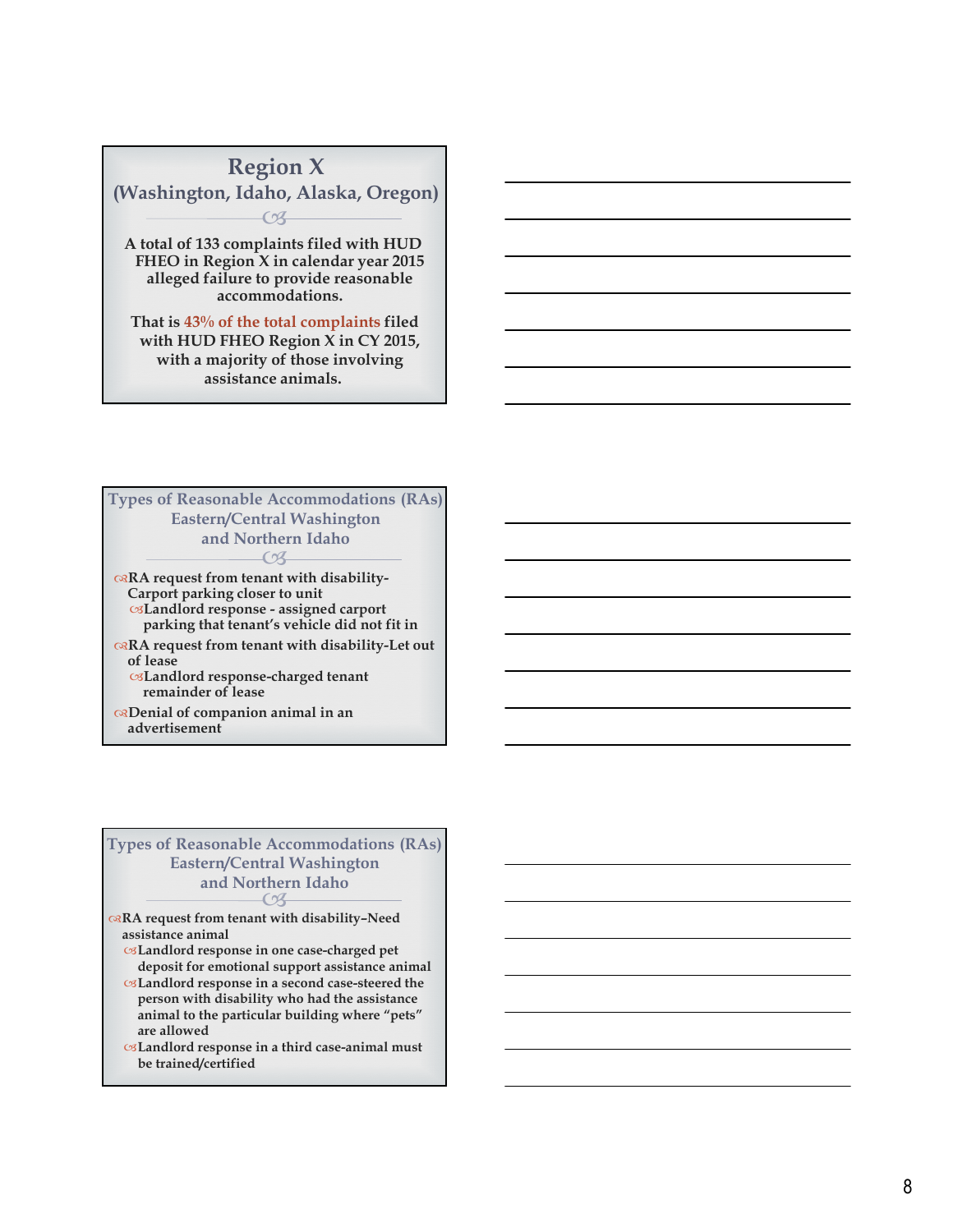

## **Serving all of Washington State**

 $CZ$ 

#### **Calendar year 2015 Commission investigations: Housing – 85 Disability – 36 (over 40%) Reasonable accommodation – 30 (over 35%) Reasonable modification – 1**

**All dual-filed with HUD**

#### **Types of Reasonable Accommodations Washington State**

 $CZ$ 

**Request – Early release from lease Response – Complainant was charged all rent for remainder of lease term Settlement - Cancellation of debt / training**

**Request - Retirement community requested to provide accessible transportation**

- **Response Respondent stated its vans were not accessible and it could not afford to buy new vans, and the vans could not be retrofit**
- **Settlement Respondent funded alternative transportation / training**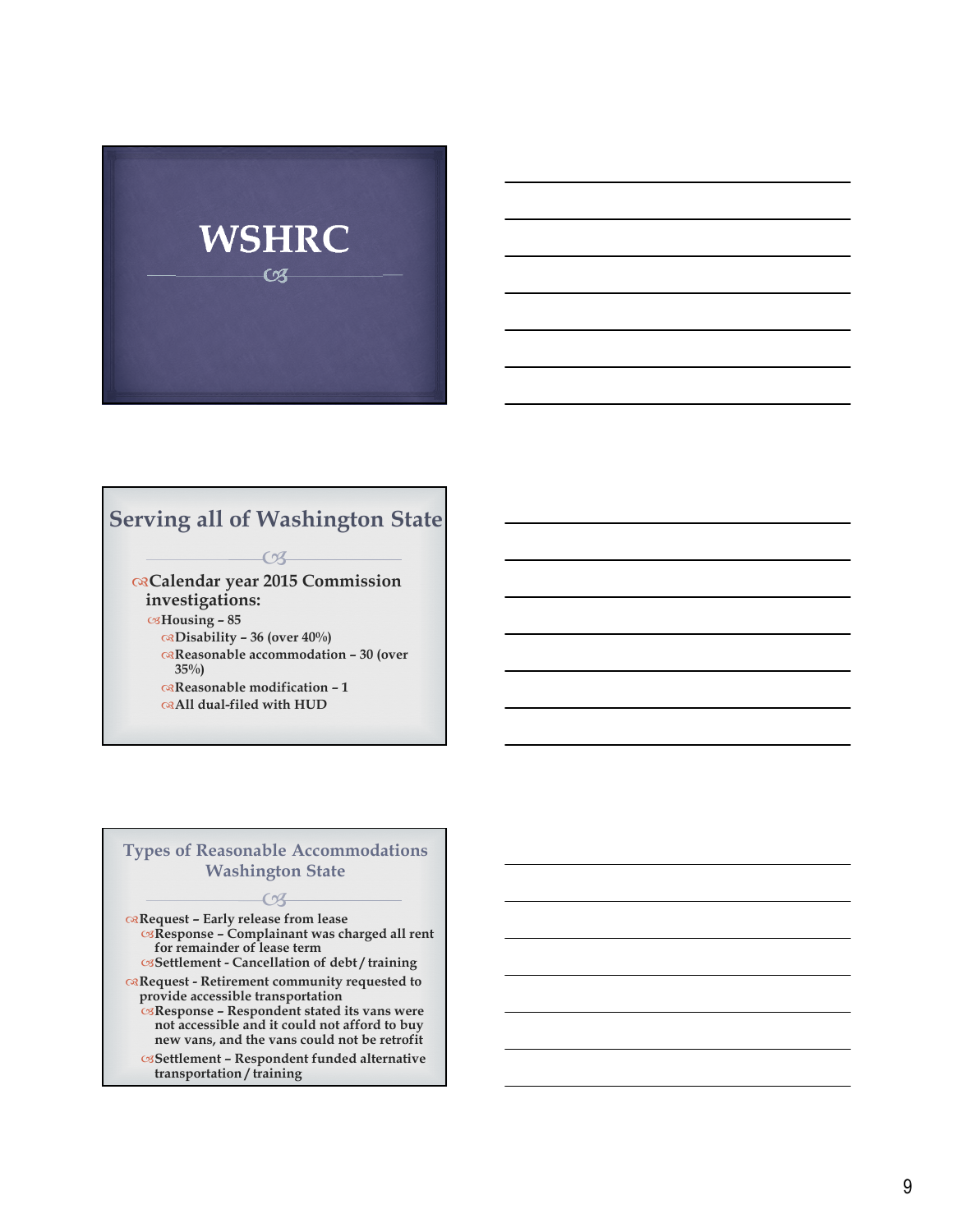### $CZ$ **Types of Reasonable Accommodations Washington State**

**Request –Transfer to a ground floor unit Response – Respondent stated none were available; Complainant had to relocate Settlement – Respondent paid Complainant \$1,500 / training**

**Request- Permit installation of a ramp for a tenant who uses a wheelchair**

- **Response Respondent refused, stating it blocked laundry room; 20 day termination**
- **Settlement Respondent paid Complainant \$2,000 / training**



| <b>Complaints Received By NWFHA</b><br>$12/1/14 - 11/30/15$ |      |                 |            |        |               |       |          |        |  |
|-------------------------------------------------------------|------|-----------------|------------|--------|---------------|-------|----------|--------|--|
|                                                             |      |                 |            |        |               |       |          |        |  |
|                                                             | Race | Natl.<br>Origin | Disability | Gender | Fam<br>Status | Color | Religion | Totals |  |
| Inquiries<br>Received                                       |      |                 |            |        |               |       |          | 1195   |  |
| <b>NWFHA</b><br><b>Intakes</b>                              |      |                 |            |        |               |       |          | 190    |  |
| Complaints<br>referred to<br>HUD or<br><b>WSHRC</b>         |      |                 | 9          | 1      | 3             |       |          | 13     |  |
|                                                             |      |                 |            |        |               |       |          |        |  |

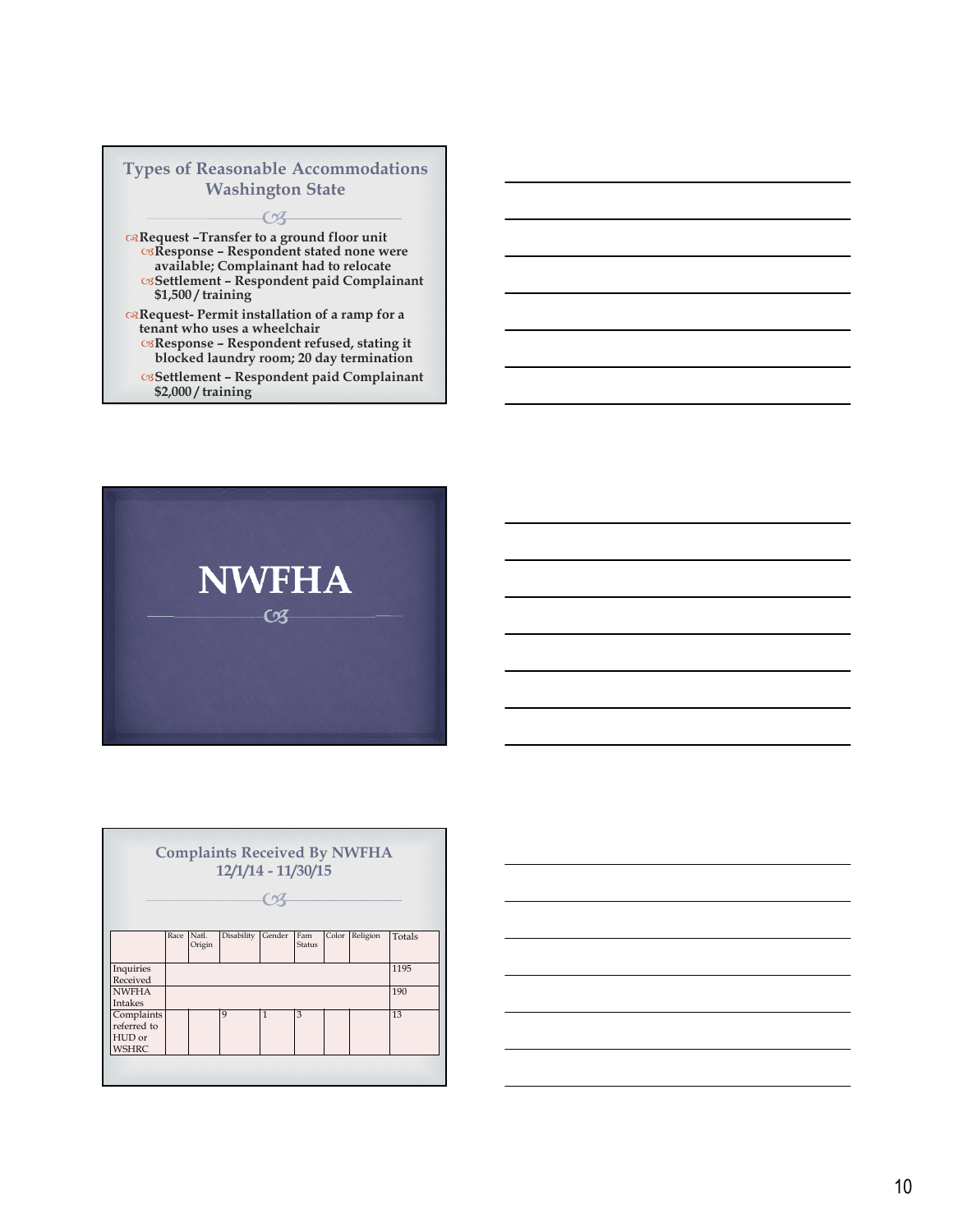| 12/1/14-11/30/15:<br>145 Reasonable Accommodations &<br><b>Modifications</b><br>$\curvearrowright$ |                 |               |                  |                                  |                  |                   |                    |               |       |       |
|----------------------------------------------------------------------------------------------------|-----------------|---------------|------------------|----------------------------------|------------------|-------------------|--------------------|---------------|-------|-------|
| Assist<br>animal                                                                                   | Lease<br>Extend | Care<br>giver | Access.<br>Mods. | Special<br>Terms &<br>Conditions | Lease<br>release | Evict.<br>Prevent | Parking<br>related | Pmt.<br>Terms | Other | Total |
| 10                                                                                                 | 43              | $\mathbf{1}$  | $\mathbf{1}$     | 25                               | 7                | 27                | 5                  | 7             | 19    | 145   |





#### $\overline{\mathcal{C}}$ **Assistance Animal RA Complaint - Kennewick**

**Complaint Allegations:**

- **Complainant has disabilities. Complainant's sister contacted the subject apartments to inquire about a vacancy for the complainant. She told the manager she was looking for a 2 bedroom for her disabled sister.**
- **Manager advised there were units available at two complexes but complainant would need to go through normal application process.**
- **The sister asked manger if dogs were allowed. Manager stated dogs were not allowed. The sister told manager that her sister's dog was a service animal. Manager stated he did not care that the dog was a service animal and that no dogs were allowed. Manager refused to discuss further and stated he would not be able to take an application from the complainant if she has a service animal.**
- **Conciliation Agreement.**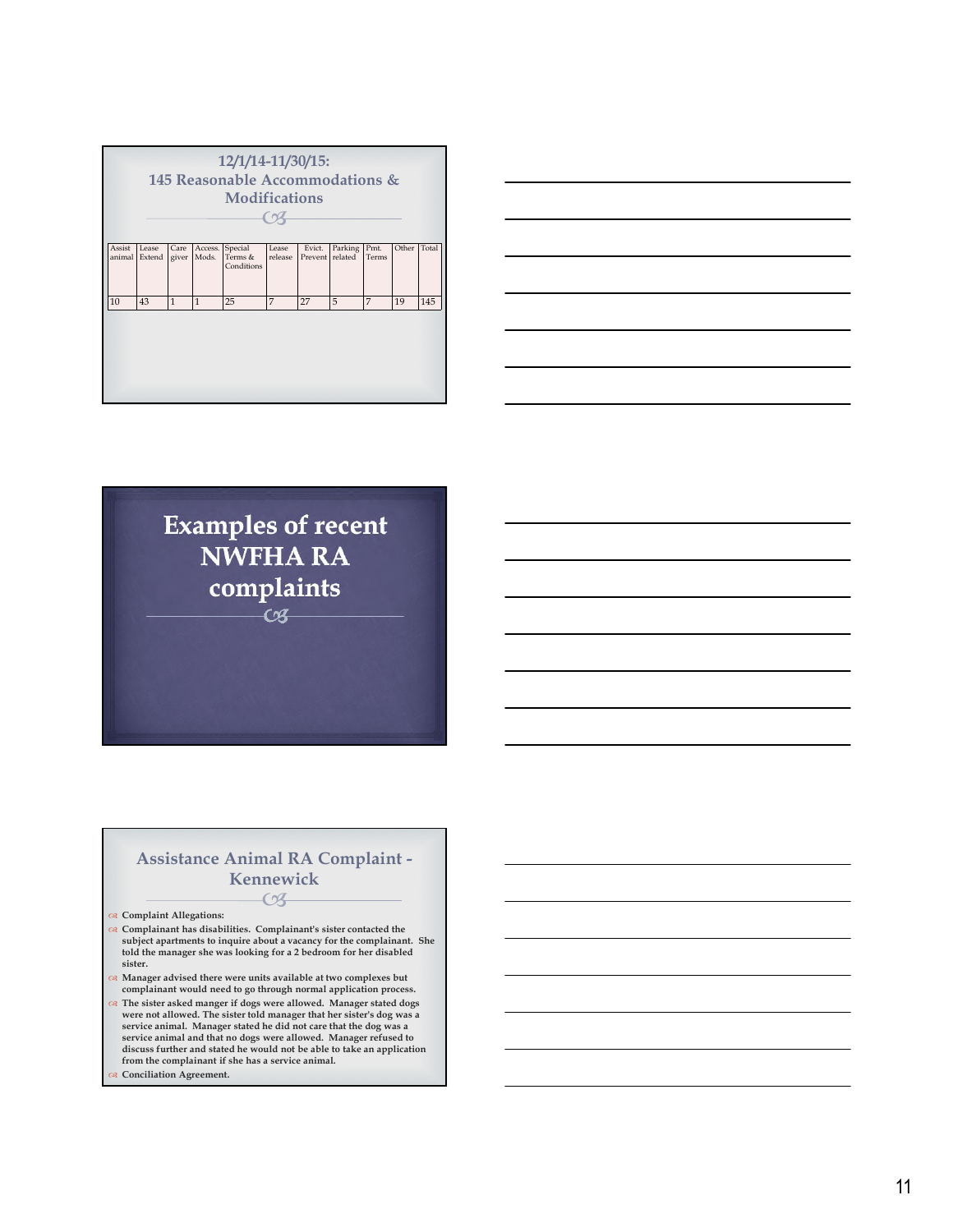### **Refusal of Lease Release RA – Pending Complaint - Kennewick**

- **Complainant alleges she advised manager of need to be released from lease due to her daughter's disabilities and need to be treated in another state. Complainant provided doctor letters.**
- **Respondents told Complainant she could not break her contract. Complainant explained that her daughter's life was at stake and Respondent advised that was not their problem. Complainant's calls to a supervisor were not returned.**
- **Complainant's daughter's disabilities worsened and need to be closer to treatment center became urgent. Complainant asked for a reasonable accommodation to be released from her lease due to daughter's disability. Respondent responded they would give Complainant a bad reference if anyone called.**
- **Complainant moved out. Complainant has been given a negative reference at all places that she has applied to rent.**

#### ra **Assistance Animal RA Testing Complaint - Ellensburg**

- **The protected class tester advised Respondent of her interest in a unit for herself, her husband and her companion animal. She stated that she had a prescription from her therapist for her companion animal. She then asked for the rates and fees.**
- **The assistant property manager stated that she had to pay a \$400 pet fee.**
- **The protected class tester clarified, "Do I have to pay the pet fee even though I did get a prescription from my therapist for it?"**
- **The agent answered, "Yes, the pet fee still applies".**
- **Conciliation Agreement.**

## **Assistance Animal RA Testing Complaint - Ellensburg**

- **A tester stated interest in a unit for herself, her husband and her companion animal. She stated she had a prescription from her therapist for her companion animal. She asked for rates and fees.**
- **The property manager replied that tester had to pay \$300 as a pet deposit plus \$25 extra per month. After further discussion regarding the prescription, the agent agreed to do further research and get back with the tester. The agent did not contact the tester.**
- **The tester followed up and reminded the agent of her request and expressed interest in a unit. The agent replied that tester still had to pay \$300 pet fee for her companion animal.**
- **Conciliation Agreement.**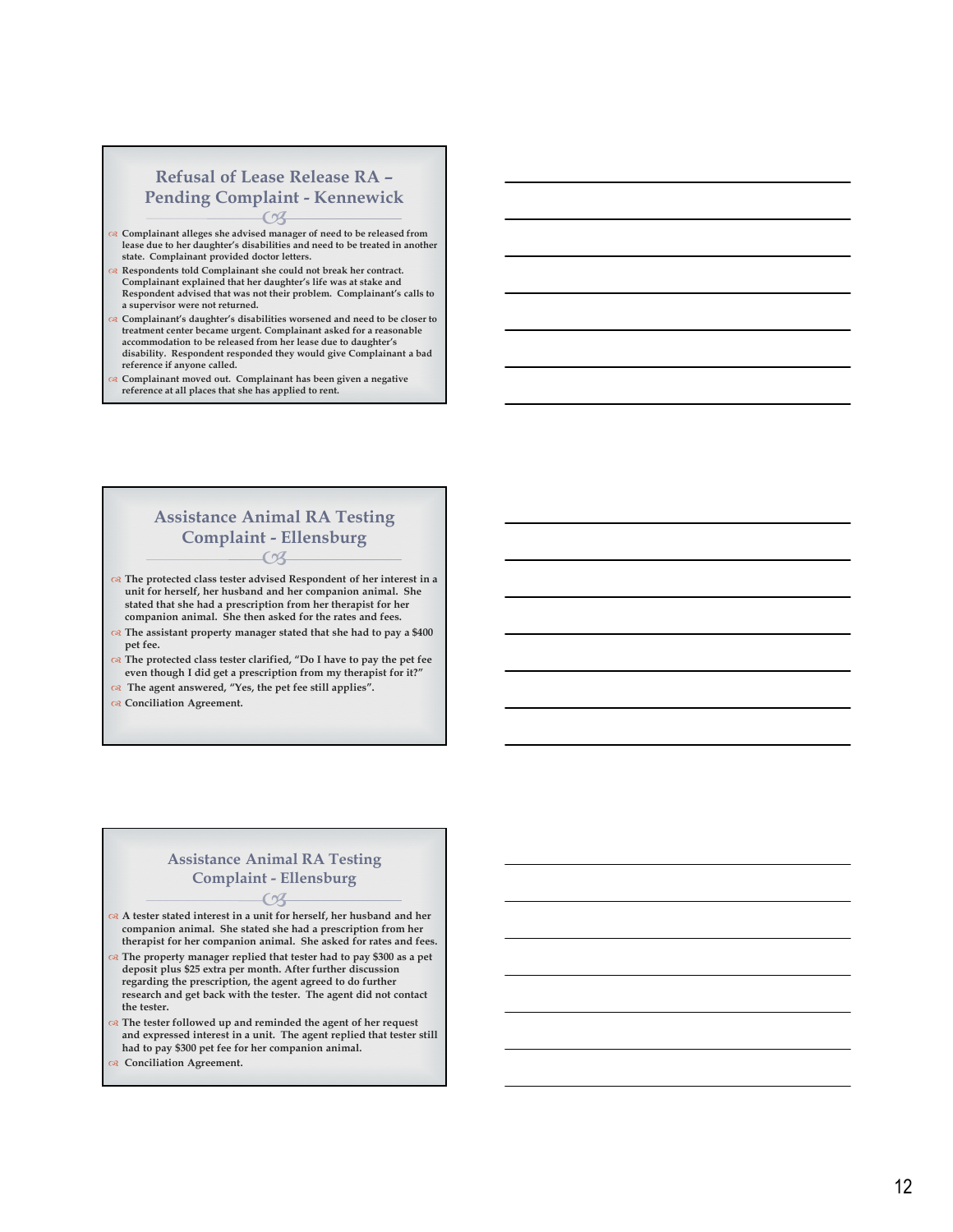#### $CZ$ **Assistance Animal RA Testing Complaint – Pullman**

#### **Apartment complex in Pullman, WA**

- **Tester stated interest in an advertised unit for himself, his wife and her companion animal. He stated that his wife had a prescription from her therapist for her companion animal. He asked for rates and fees.**
- **Respondent and the tester had several communications. Throughout, Respondent was strict about charging an extra nonrefundable fee of \$300 for the companion animal even though the tester kept repeating that the dog was a prescribed companion animal.**
- **Conciliation Agreement.**

#### $C3$ **Assistance Animal RA Complaint – Pending – Spokane County**

**Complainant has 2 emotional support dogs for disabilities.** 

- **Allegations: Complainant was told she would have to pay extra rent and a deposit because of the dogs. Complainant informed Respondent the dogs are her emotional support dogs. Respondent stated they allowed service animals but not emotional support animals unless the dogs have gone to a service dog academy and are trained and certified.**
- **Complainant showed Respondents her verification letter for the dogs which indicates she has disabilities and is prescribed the animals.**
- **Respondents refused Complainant's application.**

## $CZ$ **Wenatchee advertisement**

 **"No smoking, kids or pets (this includes companion animals)."** 

**Complaint pending.**